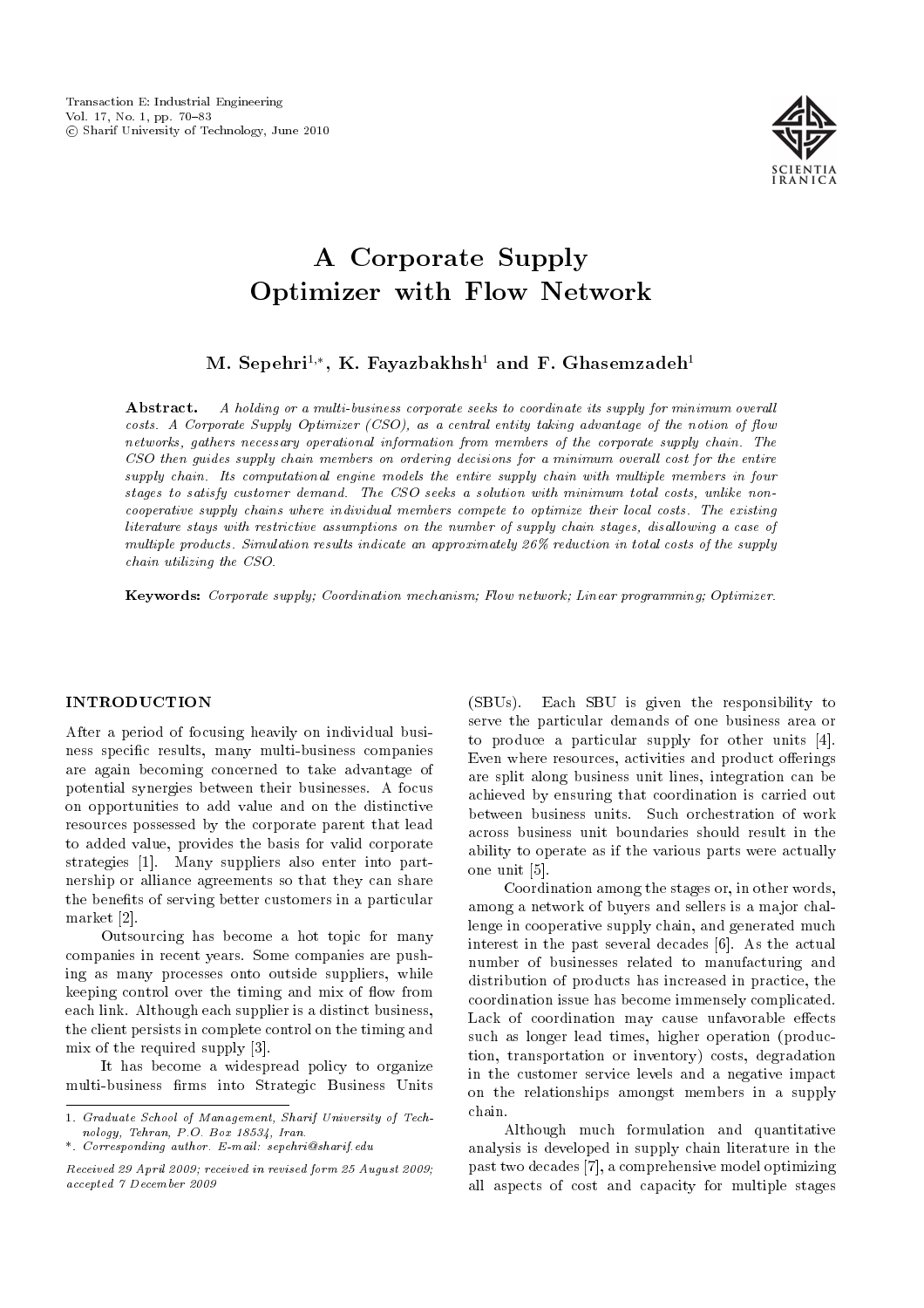and products is not found, which may additionally include customer priority or product inventory and shortage. For a cooperative or a corporate-managed supply chain, the overall optimization problem has not yet been addressed. Furthermore, such initial supply chain optimization models have not been extended into practice, employing an integrated real-time mechanism to match advances in electronic procurement.

The idea behind the proposed mechanism in this paper is to present the corporate supply chain as a flow network, and then formulate and solve a corresponding linear programming model in the flow network. Furthermore, a Corporate Supply Optimizer (CSO) system, which may be actually an electronic hub (e-hub), gathers needed information about operational costs and capacities from the supply chain members. CSO guides the cooperative supply chain members on ordering decisions, thus providing a minimum overall cost for the entire supply chain. Without such mechanism, every member makes decision on order quantities based on its local and accessible information, resulting in non-optimal performance of the corporate supply chain.

Organization of the paper is as follows. The next two sections review the literature on supply chain coordination and corporate-managed supply. Concept of flow network as a major player in the solution is investigated in the following section. Next parts provide definition and assumptions associated with the problem, and demonstrate how the proposed model can solve the problem. Evaluation of the model and conclusion have been presented at the end of the paper.

#### SUPPLY CHAIN COORDINATION

A supply chain is defined as a set of suppliers, manufacturers, distributors and retailers (supply chain stages) along with all their interrelationships [8]. A supply chain is composed of several stages with a number of members in each stage, which may be distinct businesses related to each other directly or indirectly to satisfy customer demand. Different types of products are produced from a set of supplied components in a supply chain.

A supply chain coordination scheme in practice may generally include coordination contracts, information sharing and negotiation. The most common mechanism for bilateral relationship between a buyer and a seller is to collaborate and agree on a contract. Supply network contracts include quantity-discounts, revenuesharing, buy-back contracts, price-discounts, quantity flexibility, sales-rebate, promotional allowances, cooperative advertising and franchise contracts [7,9-11]. Cachon provides a thorough study of coordination contracts [12]. Increase in the number of members of supply network transforms traditional contracts into inefficient coordination mechanisms. Li and Wang [6] provide a survey of traditional coordination mechanisms for supply network taking an inventory control approach.

Decision making based on shared operational information by members of a supply chain is the second major type of coordination mechanisms. Lee and Whang [13] describe inventory, sales, demand forecast, order status and production schedule as different types of information shared. While Lee et al. [14] and Cachon and Fisher [15] clearly show the signicance of information sharing in a two-level supply chain, lack of information sharing aggravates the incurred cost in a supply chain with multiple members in several stages (see [16,17]). Usual choices for managing and sharing business information include Customer Relationship Management (CRM), Supplier Relationship Management (SRM), Electronic Data Interchange (EDI), emarketplaces and e-chains [8,18-22].

Sahin and Robinson [23] provide a literature review in product flow and information sharing in supply chains based on the degree of information sharing. An absolutely signicant question is that while members of the supply chain do not trust each other completely, why should they accept to share their own strategically important information via such coordination systems? Li [24] investigates the incentives for members of a two-level supply chain with one manufacturer and several retailers to share information horizontally. He concludes that voluntary information sharing is not rationally possible and therefore examines conditions under which information can be traded. Thus, it may be essential to restrict shared information as much as possible. The problem of a general supply chain with multiple levels and several members in each level still remains unexplained.

Many recent studies have focused on negotiationbased mechanisms for the supply chain coordination. Negotiation may be considered as a process with a special type of information sharing where less information is shared, and a protocol is used for conducting the negotiation process. Fox et al. [25] developed a highlevel framework for supply chain functions with the idea of encapsulating these function in corresponding software agents. Consequently, Fox et al. [26] presented a general approach to supply chain management operations covering planning and execution of actions with different types of software agents. Dudek and Stadtler [27] study a two-member supply chain. By defining members' mathematical operational model, they proposed a negotiation mechanism to reduce total costs. Chen, et al. [28] propose a flexible negotiationbased multi-agent system in which new members can join the supply chain and its members may leave it.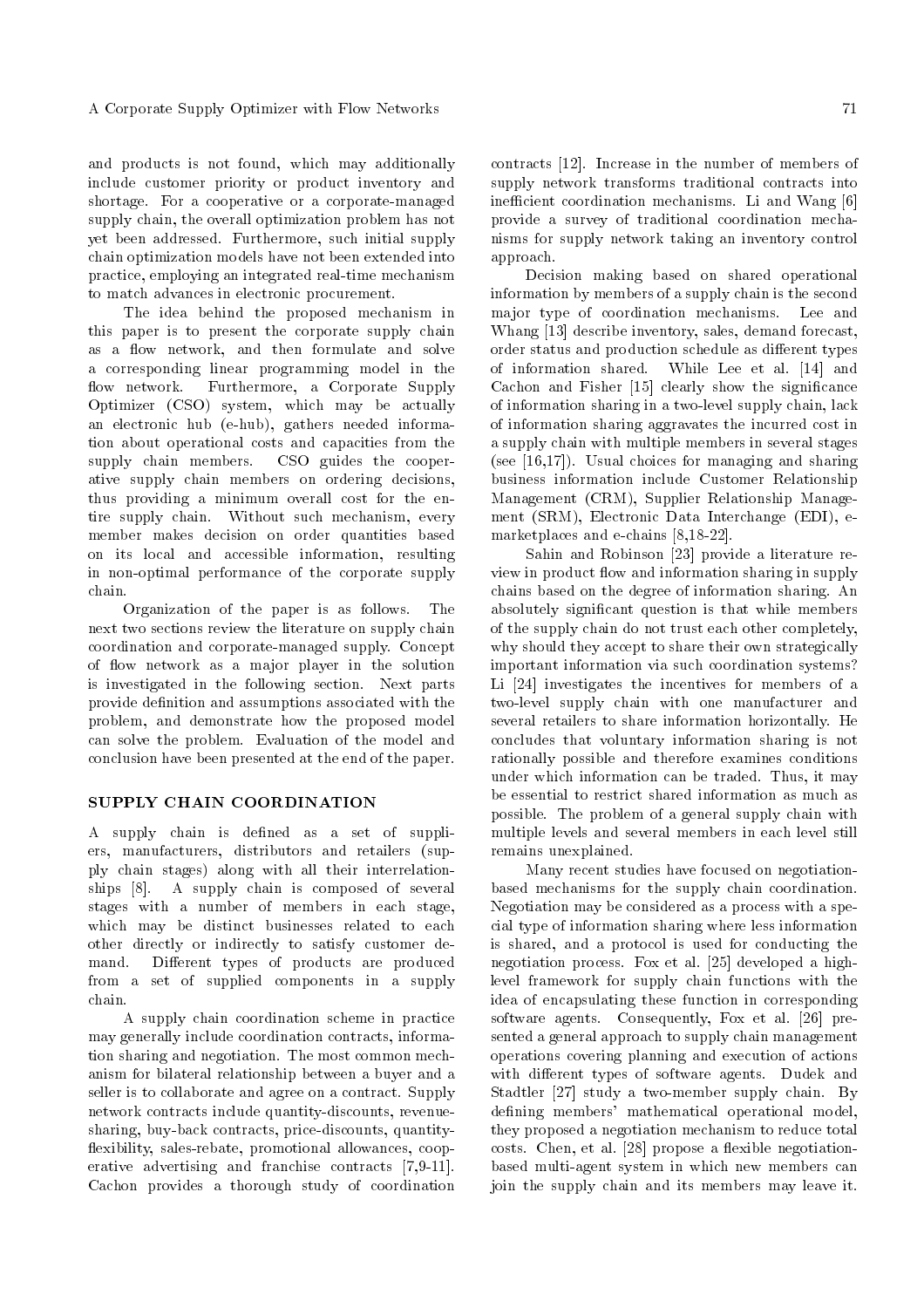Despite their nice approach to the problem, the issue of several agents' interactions remains unexplored. Fazel Zarandi et al. [29] attempt to provide an agent-based architecture based on fuzzy logic to realize a responsive and cooperative supply chain. Ding and Chen [30] consider using negotiation in return policy to coordinate a three-stage (with a single member in each stage) supply chain. Fink [31] proposes using a mediator software agent to conduct a bilateral negotiation process until both firms accept a contract. In general, limiting the number of supply chain members and concurrent interaction of multiple agents are the major obstacles in applying the current negotiation-based mechanisms to supply chains with multiple members.

Using linear programming techniques to formulate and analyze the various supply chain management problems has a long record in the research literature. In addition to inventory management and productiondistribution planning problems, which make use of linear programming schemes extensively [32-38] designing distribution networks [39-41], models for facility location allocation [42-44], the facility capacity allocation problem [45] and the aggregate planning [8,46] represent this category of supply chain management problems. While dealing with different supply chain problems, mixed Integer programming provides more accurate description of the problem, but reaching the fast and exact solutions to the problem might be a challenge (e.g. [47]).

# CORPORATE-MANAGED SUPPLY

Corporate headquarters (CHQ) play varying roles in large or multi-business companies. CHQ or the parent unit can help the other elements expand their size and scope of activities in, for example, globalization or product extensions [2]. In organizational economics, the role of CHQ is mostly limited to monitoring and incentive issues. However, this role may be expanded to assist in exploiting economies of scope and other synergies, in building up internal capital markets, and in directing mix of activities within each unit [48].

Headquarter or corporate strategy can be described as the identification of the purpose of the organization and the plans and actions to achieve that purpose amongst the business units [2]. Corporate strategies should facilitate the coordination of organizational actions and their interactions [49]. In a multi-business company, each business needs to have its own strategy to succeed in its particular product market arena. However, the corporate strategy must be more than simply the aggregation of these business strategies [50]. Otherwise, there is no justication for bringing the separate businesses together under the common ownership of a single corporate parent.

Corporate level strategy is about selecting an

optimal set of businesses and determining how they should be integrated into the corporate whole. Deciding on the best array of businesses and relating them to one another is referred to as the issue of `corporate configuration' [49]. Determining the configuration of a corporation can be disentangled into two main questions:

- (a)  $\omega$  "What businesses should the corporation be active in?" This is called the topic of 'corporate composition'.
- $(b)$  "How should this group of businesses be managed?"This function is labeled as the issue of `corporate management'.

Centralization, coordination and standardization between business units can also be achieved without the use of hierarchical authority. Business units might be willing to cooperate because it is in their interest to do so, or because they recognize the overall collective interests. Corporate strategists interested in such integration, by mutual adjustment, will focus on creating the organizational circumstances under which such selforganization can take place [51]. Such coordination can result on lower overall costs shared by all business units.

Proff [52] developed a research concept to assess the consistency of corporate strategies. He formulated a research hypothesis that Return On Equity (ROE) increases with an increase in consistency between the corporate and lower-level business strategies. The research hypothesis was significantly confirmed by an empirical investigation of the corporate strategies, using a sample of the 35 largest German diversied  $firms$  [52].

A case in point is IKEA, which was founded over 60 years ago in Southern Sweden. It has since grown to become the world's largest furniture retailer. During its expansion in the 1960s, IKEA also laid the groundwork for its purchasing strategy, relying on longterm relationships with selected suppliers as external sources for its offerings. Today, its supply network spans the entire world and has become increasingly complex [53].

A pivotal role in this network is played by \IKEA of Sweden". This leading business unit not only manages IKEA's product range, but also supervises the entire IKEA universe and develops long-term marketing, logistics and purchasing strategies. IKEA designs and purchases products that entail low production and transportation costs by carefully taking into account all the activities performed in the network from raw materials to customer homes. Remaining faithful to its original external orientation, IKEA performs only a few of these activities internally while it intensively uses its relationships with suppliers to combine its internal and their external resources [53]. IKEA of Sweden in fact acts as a central unit to manage the suppliers.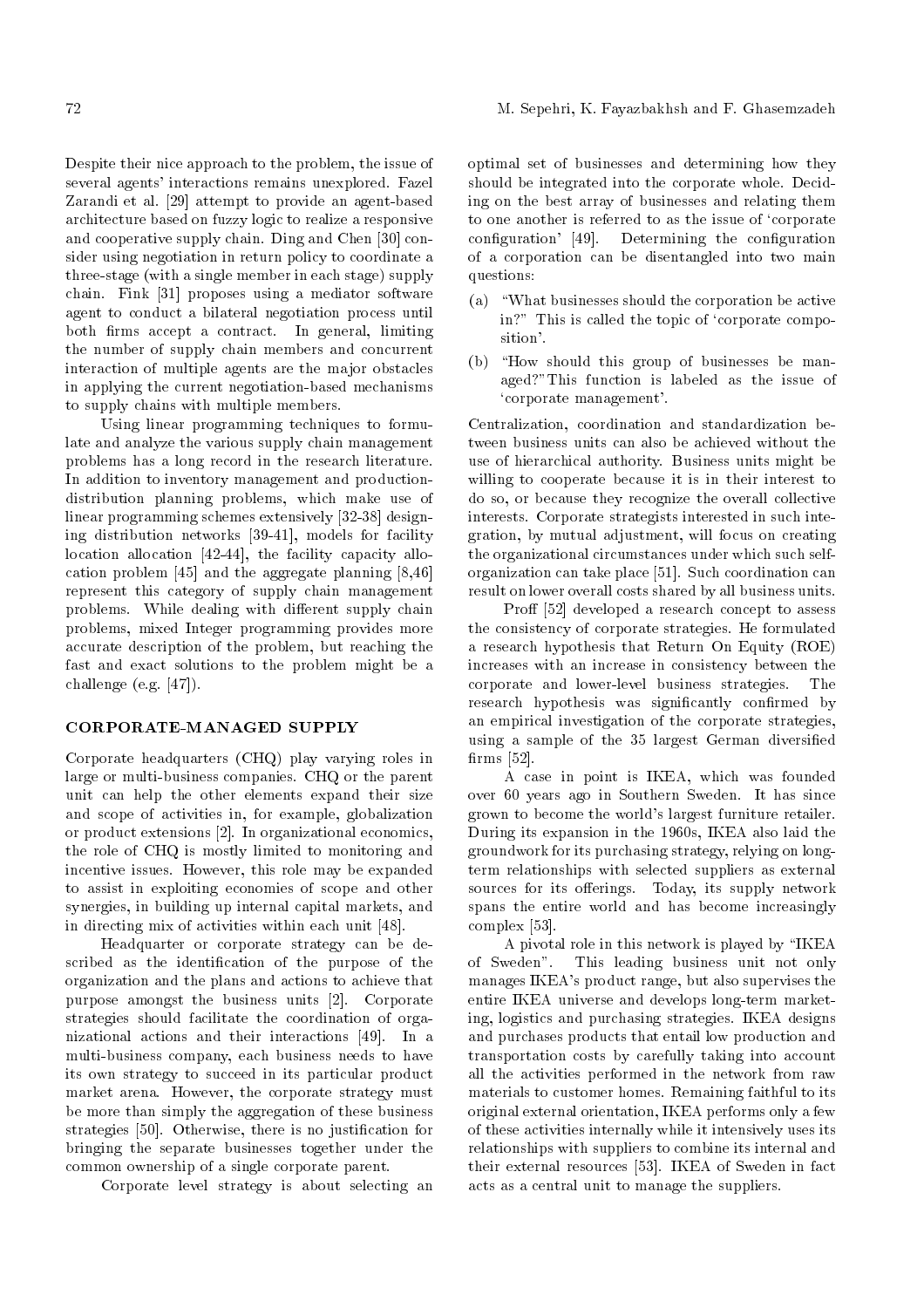Supply networks are widely publicized and researched phenomena, especially in high-tech sectors where the likes of Dell, Microsoft or Genentech pursue their network strategies through research and development joint ventures, cross-licensing or strategic alliances [54]. Networks are not only important for small firms that need to interact with their peers to supplement their limited resources, but they are fundamental for large companies as well. For instance, multinational companies in the steel, paper and automotive industries interact tightly with their suppliers, sub-suppliers, distributors and customers to develop new technologies or increase efficiency [55]. There are many examples of large firms from several sectors that relied strongly on networks for their rapid growth: Apple, Benetton, Toyota, Corning and McDonald's [56].

## FLOW NETWORKS

Since the 'flow network' concept is an integral part of the proposed solution in this research, a brief overview of the concept is provided here. A flow network is a directed graph in which each node can produce, consume or pass a flow. Examples of the flow networks include electrical and urban transportation, telecommunication, railroad and oil product pipeline networks. Each directed arc is a one-way conduit for the flow with a defined capacity. Nodes are conjunction points of flow paths and can only pass the flow (not store or consume it) except for two special types of nodes: the source  $node(s)$  and the sink node(s). A source node has only outgoing  $\arcsin(x)$  and produces the flow, while a sink node has only incoming  $arc(s)$  and consumes the flow. Several studies [57,58] provide comprehensive surveys of algorithms for solving network-flow problems.

A flow network  $G = (V, E)$  is a directed graph in which each arc  $(u, v) \in E$  has a nonnegative capacity, i.e.  $c(u, v) \geq 0$ . If  $(u, v) \notin E$ , it is assumed that  $c(u, v) = 0$ . In a typical flow network, consider two distinguished nodes: source node, s, and sink node, t. It is assumed that every arc lies on some path from the source to the sink. A flow is a real-valued function  $f: V \times V \to \mathbf{R}$  that satisfies the following properties:

- a) Capacity constraint: for all  $u, v \in V$ ,  $f(u, v) \leq$  $c(u, v)$ .
- b) Skew symmetry: for all  $u, v \in V$ ,  $f(u, v)$  =  $-f(v, u)$ .
- c) Flow conservation: for all  $u \in V \{s, t\},\$  $\sum$  $v\in V$  $f(u, v) = 0.$

 $f(u, v)$ , which can be positive, zero or negative, is the flow from node  $u$  to node  $v$ . Furthermore, a flow network may have several sources and sinks rather than just one of each. In this case, the source and sink nodes should be replaced with a set of source nodes and a set of sink nodes in the aforementioned definition. respectively.

The multi-commodity flow problem consists of shipping several different commodities from their respective sources to their sinks through a common network so that the total flow going through each edge does not exceed its capacity. Associated with each commodity is a demand which is the amount of that commodity that we wish to ship through the network [58]. Given a multi-commodity flow problem, we would like to know if there is a feasible flow, i.e. a way of shipping the commodities that satisfies the demands as well as the capacity constraints. This problem can be solved using either exact algorithms or approximation algorithms [59,60] to speed up the solution.

#### OVERVIEW OF THE PROBLEM

#### Problem Definition

A supply chain is considered with multiple members in at least four stages, providing  $k$  different types of products to the customers. Supply chain stages include suppliers, manufacturers, distributors and retailers. Each product is manufactured from a number of basic components or raw materials provided by the suppliers. A manufacturer can potentially produce all products, limited by its production and delivery capacity or by its strategies. Any supplier has a restricted capacity for providing each kind of basic components. The distributors, according to their distribution capacity, are able to send the products from the manufacturers to the retailers. Finally the retailers sell the products to the customers. The aforementioned definition removes two simplifying assumptions in the previous works containing quantitative analyses, i.e. limited number of members in the supply chain and single-product case. Thus, a more general and realistic problem is investigated.

The proposed mechanism aims to minimize total operations costs for the entire supply chain. Distribution, transportation, lost sales, holding inventory, excess capacity and production are considered as different components of the total costs in the supply chain. In this way, higher competitiveness for the supply chain is achieved by lower overall cost of providing products to the end-customers. We develop a linear programming model for the problem considering singleperiod case.

#### Assumptions

Sale prices of the products are assumed to be independent of the chain performance because they are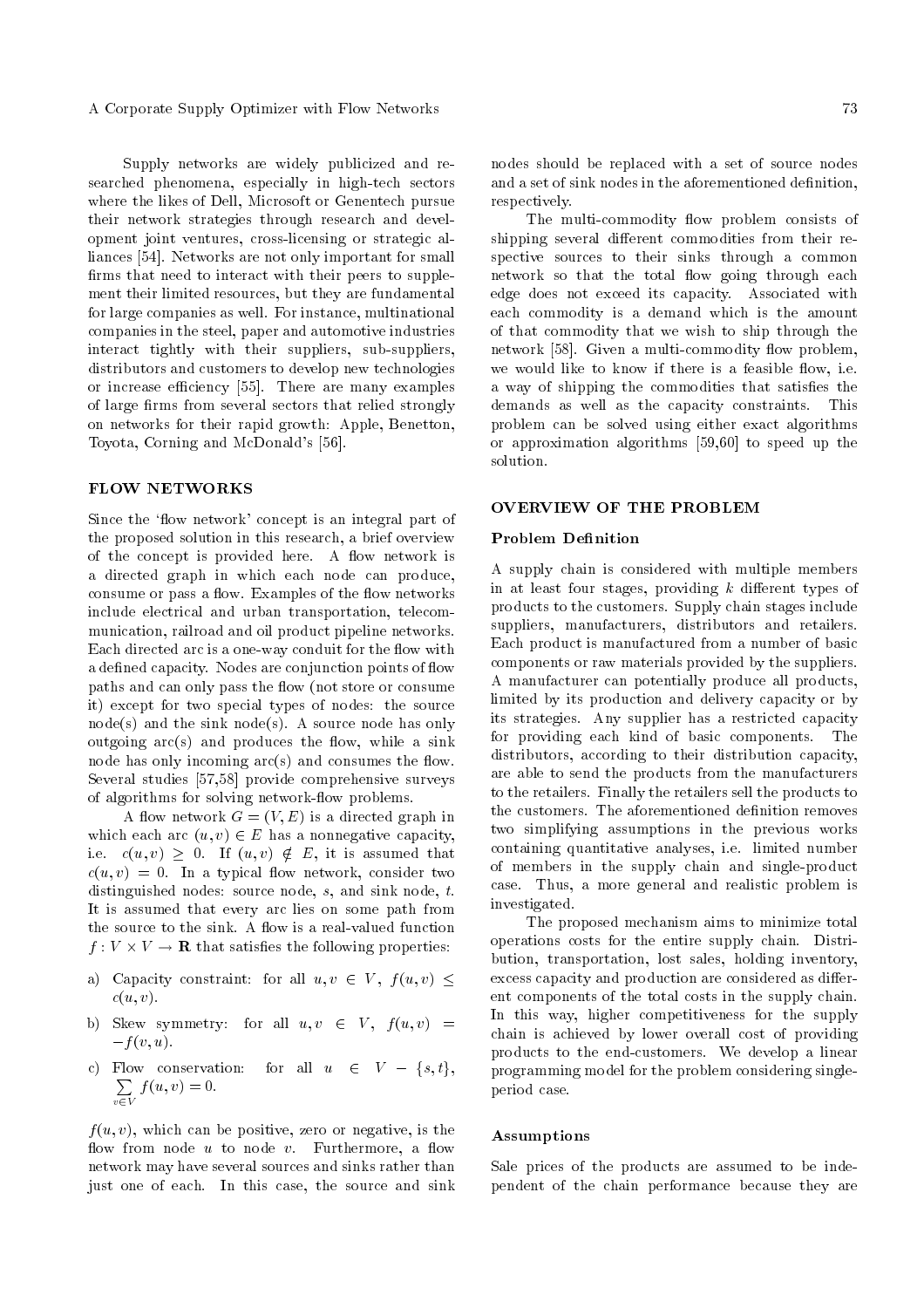derived from the overall supply and demand in a competitive market and are not controlled signicantly by individual members in a supply chain. The problem here, therefore exclusively concerns with minimizing costs of providing products to the customers.

The operation of the supply chain is focused here on a single planning period, as the decisions are in practice usually made at the beginning of each period. The members in the supply chain are assumed to follow the fixed interval policy for inventory control. Hence, an agreement exists on a fixed order placement period for the products. However, the model may be expanded in the future to include multiple periods. Members only make decisions about quantities and sources of their orders. Retailers are also provided, at the beginning of each period, with customer demand information for different types of products. Manufacturers use all of the received supplies to produce final products. Moreover, manufacturers and retailers can hold inventory of products. In practice, distributors given the demand information, first examine ways of providing products from the manufacturers to the retailers before placing order to them. Therefore, distributors are considered as unpreventable intermediate nodes and we do not consider a case in which excess inventory remain in distributor as the end of planning period. Contrary to distributors, holding inventory by retailers is commonplace.

Obviously, most real-world scenarios involve more intricate and complicated characteristics such as using different inventory management systems and stochastic nature of demand. However, this paper as an ongoing research aims to extend the previous studies by considering multiple stages and multiple products. Thus, as a primary step, the proposed coordination mechanism is studied with potential for more complex situations.

# COORDINATION MECHANISM

Consider a directed graph  $G = (V, E)$  in which each node represents a member of the supply chain and each directed arc represents a potential relationship between two members. Every directed arc  $(u, v)$ shows the possibility of providing basic components, raw materials or finished products from member  $u$ to member v. Arc capacities are given as capacities for supply, production, distribution and transportation (depending on nature of a relationship) from an organization to another for a planning period. Moreover, a cost factor is assigned to each arc representing the costs of supply, production, distribution and transportation for each unit of a product or component. These costs are assigned to the first member in a relationship (i.e. organization u).

Notation used in the model is listed below:

 $p:$  index for number of different types of components/materials;

 $k:$  index for number of different of types of products;

i: index indicating type of product, where  $i =$  $1, 2, \cdots, k;$ 

j: index indicating type of component (or raw material), where  $j = 1, 2, \dots, p$ ;

 $a_{ij}$ : necessary quantity/amount of component/raw material type  $j$  necessary to produce every unit of product type i;

 $A_i = \{a_{i1}, a_{i2}, \cdots, a_{ip}\}$ : set of components/raw materials composing one unit of a product type  $i$  (for example, if  $A_4 = \{0, 2, 1\}$ , then every unit of forth type of products contains two units of component type 2 and one unit of component type 3. It is obvious that component type 1 is not needed to produce type of product);

 $Sset = \{sp_s, \forall s = 1, 2, \cdots, S\}$ : set of suppliers;

 $M\,\text{set} = \{\text{manu}_m, \forall m = 1, 2, \cdots, M\}$ : set of manufacturers;

 $Dset = \{dist_d, \forall d = 1, 2, \cdots, D\}$ : set of distributors;  $Rset = \{ret_r, \forall r = 1, 2, \cdots, R\}$ : set of retailers;

Network  $(I)$ : a flow network with vertices consisting of  $M$ set,  $D$ set and  $R$ set and arcs which connect these vertices;

Network  $(II)$ : a flow network with vertices consisting of Sset and Mset and arcs which connect these vertices;

 $V_1$ : set of vertices of Network (I)  $(V_1 =$  $M\,\text{set}\bigcup D\,\text{set}\bigcup R\,\text{set}$ );

 $V_2$ : set of vertices of Network (II)  $(V_2 =$  $S$ set  $\bigcup M$ set);

 $V$ : set of vertices of directed graph  $G$ ;

 $d_{ir}$ : quantity of customer demand for product type from retailer r (where  $r = 1, 2, \cdots, R$ );

 $c_i(u, v)$ : capacity of arc  $(u, v)$  for flow of product i (in Network (I));

 $o_i(u, v)$ : cost of flow of each unit of product *i* through arc  $(u, v)$  (in Network  $(I)$ );

 $f_i(u, v)$ : value of flow of product type *i* in arc  $(u, v)$  $(in$  Network  $(I))$ :

 $c_i(u, v)$ : capacity of arc  $(u, v)$  for flow of component (or raw material) type  $j$  (in Network  $(II)$ );

 $o_i(u, v)$ : cost of flow of component/raw material type j through arc  $(u, v)$  (in Network (II));

 $f_i(u, v)$ : value of flow of component/raw material type *j* through arc  $(u, v)$  (in Network (II));

 $QP_{im}$ : quantity of production of *i*th type of products in mth manufacturer;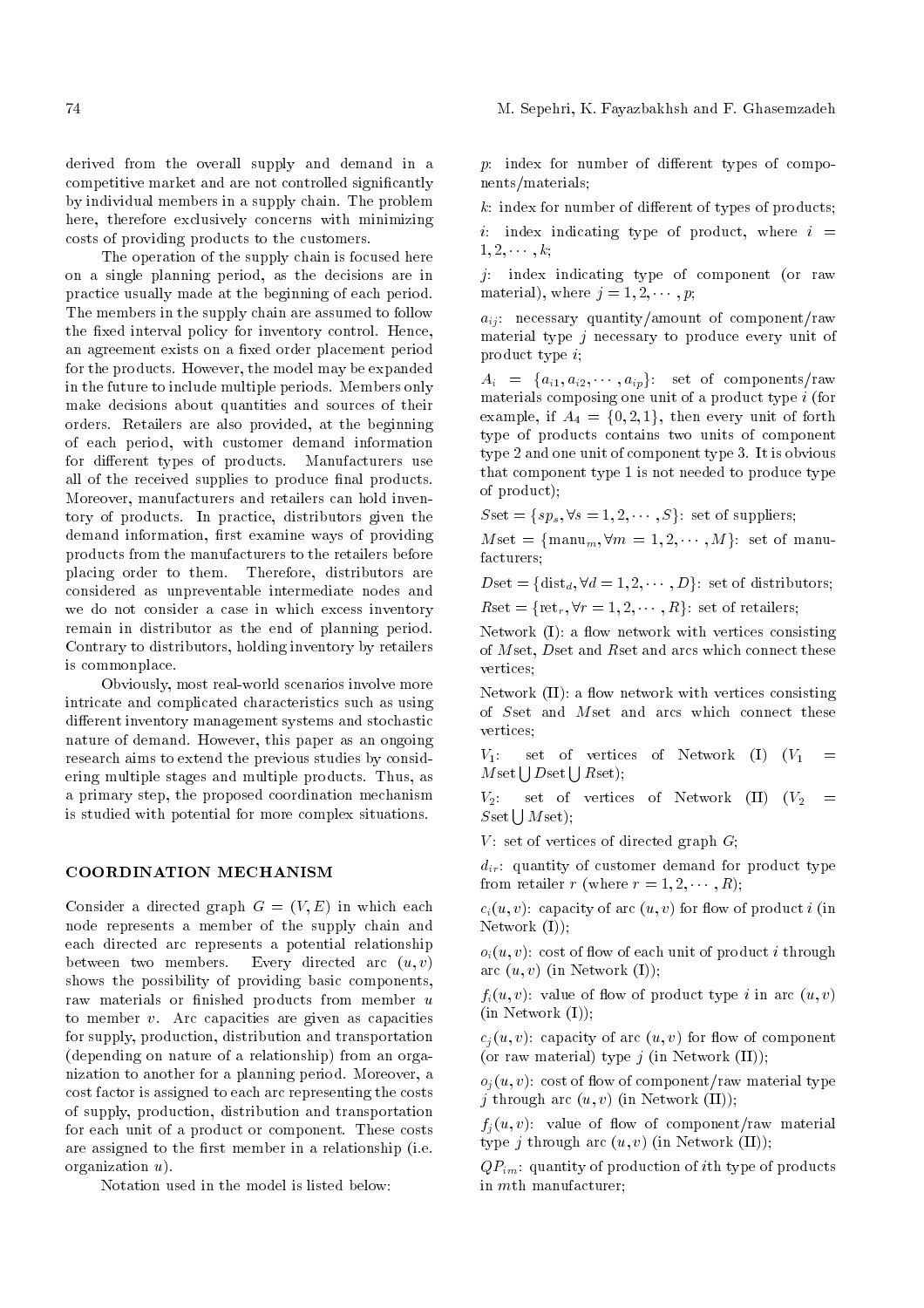$Inv(I)_{ir}:$  inventory level corresponding to rth retailer and ith type of products at the beginning of the planning period;

 $Inv(II)_{ir}$ : inventory level corresponding to rth retailer and ith type of products at the end of the planning period;

 $Inv(I)_{im}$ : inventory level corresponding to mth manufacturer and ith type of products at the beginning of the planning period;

 $Inv(II)_{im}$ : inventory level corresponding to mth manufacturer and ith type of products at the end of the planning period;

 $H_{ir}$ : holding cost corresponding to rth retailer for every remained unit of ith type of products' inventory at the end of planning period;

 $H_{im}$ : holding cost corresponding to mth manufacturer for every remained unit of ith type of products' inventory at the end of planning period;

 $LS_{ir}$ : lost sale cost corresponding to rth retailer and every unit of ith type of products;

 $\text{ECC}_{i}(u, v)$ : excess capacity cost corresponding to arc  $(u, v)$   $(u, v \in V_1);$ 

 $\text{ECC}_{i}(u, v)$ : excess capacity cost corresponding to arc  $(u, v)$   $(u, v \in V_2);$ 

 $UC_{im}$ : production cost for each unit of *i*th type of product by mth manufacturer;

 $PR_{ir}$ : order fulfillment priority assigned to rth retailer and *i*th type of products  $(0 < PR<sub>ir</sub> \le 1)$ ;

z: objective function representing the total cost incurred by the supply chain.

As it is clear from the notation, the original directed graph G representing the whole supply chain is logically decomposed into two parts: Network (I) which includes manufacturers, distributors and retailers, and Network (II) which covers suppliers and manufacturers. In Network (I) products flow, while in Network (II) components/raw materials flow. In Network  $(I)$ , manufacturers and retailers are considered as sources and sinks of flow, respectively; while in Network (II), suppliers and manufacturers are considered to take these roles.

Parameters  $c_i(u, v), c_i(u, v), o_i(u, v)$  and  $o_i(u, v)$ are given as input data for each planning horizon for which the model is used.  $c_i(u, v)$  is interpreted as maximum feasible capacity of organization  $u$  for providing (i.e. distributing and transporting) product i and delivering it to organization v with cost  $o_i(u, v)$ .  $o_i(u, v)$  is considered as distribution transportation costs.  $c_i(u, v)$  and  $o_i(u, v)$  have similar interpretations replacing products with basic components (or raw materials).  $d_{ir}$  is another input parameter to the model.  $LS_{ir}$ ,  $H_{ir}$ ,  $Inv(I)_{ir}$ ,  $Inv(I)_{im}$ ,  $ECC_i(u, v)$ ,  $\text{ECC}_{i}(u, v)$  and  $\text{UC}_{im}$  are also predefined parameters or available from previous periods' data given as inputs to the model. Parameter  $PR_{ir}$  can be initially assigned value one. If there is no feasible solution for the model, it might be reduced for some retailers with less cooperative background and solve the model again. Application of  $PR_{ir}$  as well as other parameters are clarified further in the next section. Finally,  $f_i(u, v)$ ,  $f_i(u, v)$  and  $QP_{im}$  are decision variables.

The proposed model for the whole supply chain is provided as follows:

$$
\min z = \left( \sum_{u,v \in V_1} \sum_{i=1}^k o_i(u,v) f_i(u,v) \right)
$$
  
+ 
$$
\left( \sum_{u,v \in V_2} \sum_{j=1}^p o_j(u,v) f_j(u,v) \right)
$$
  
+ 
$$
\left( \sum_{r=1}^R \sum_{i=1}^k \left( \left( d_{ir} - \text{Inv}(I)_{ir} - \left( \sum_{u \in V_1} f_i(u, \text{ret}_r) \right) \text{LS}_{ir} \right) \right) \right)
$$
  
+ 
$$
\left( \left( \sum_{r=1}^R \sum_{i=1}^k (\text{Inv}(I)_{ir} H_{ir}) \right) \right)
$$
  
+ 
$$
\left( \sum_{m=1}^M \sum_{i=1}^k (\text{Inv}(I)_{im} H_{im}) \right)
$$
  
+ 
$$
\left( \sum_{u,v \in V_1} \sum_{i=1}^k (c_i(u,v) - f_i(u,v) \text{ECC}_i(u,v)) \right) \right)
$$
  
+ 
$$
\left( \sum_{u,v \in V_2} \left( \sum_{j=1}^p (c_j(u,v) - f_j(u,v) \text{ECC}_j(u,v)) \right) \right)
$$
  
+ 
$$
\left( \sum_{m=1}^M \sum_{i=1}^k Q P_{im} U C_{im} \right), \qquad (1)
$$

subject to:

$$
f_i(u, v) \le c_i(u, v), \quad \forall i = 1, 2, \cdots, k, \quad \forall u, v \in V_1,
$$
\n
$$
(2)
$$

$$
f_i(u, v) = -f_i(v, u), \quad \forall i = 1, 2, \cdots, k, \quad \forall u, v \in V_1,
$$
\n(3)

$$
\sum_{v \in V_1} f_i(u, v) = 0, \quad \forall i = 1, 2, \cdots, k, \quad \forall u \in D \text{set}, \tag{4}
$$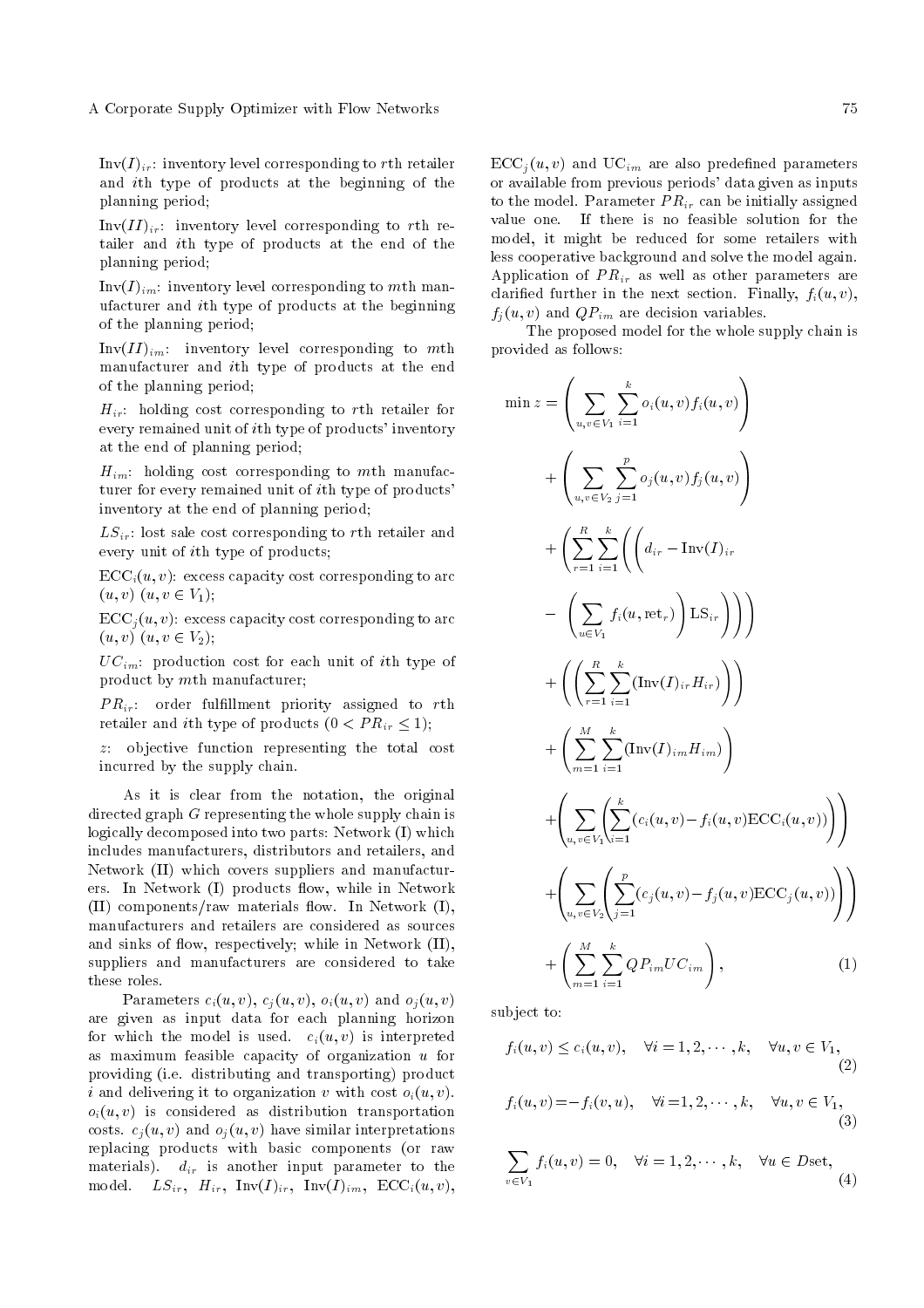$$
\sum_{u \in V_1} f_i(u, \text{ret}_r) \ge (d_{ir} - \text{Inv}(I)_{ir})PR_{ir},
$$
  

$$
\forall i = 1, 2, \cdots, k, \quad \forall r = 1, 2, \cdots, R,
$$
 (5)

$$
f_j(u, v) \le c_j(u, v), \quad \forall j = 1, 2, \cdots, p, \quad \forall u, v \in V_2,
$$
 (6)

$$
\sum_{u \in V_2} f_j(u, \text{manu}_m) \ge \sum_{i=1}^k (a_{ij} \sum_{v \in V_1} f_i(\text{manu}_m, v)),
$$

$$
\forall j = 1, 2, \cdots, p, \quad \forall m = 1, 2, \cdots, M,
$$
\n(7)

$$
QP_{im} + \text{Inv}(I)_{im} \ge \sum_{v \in V_1} f_i(\text{manu}_m, v),
$$

$$
\forall j = 1, 2, \cdots, p, \quad \forall m = 1, 2, \cdots, M,
$$
\n(8)

$$
(d_{ir} - Inv(I)_{ir} - \sum_{d=1}^{D} f_i(\text{dist}_d, \text{ret}_r)) \ge 0,
$$

$$
\forall hi = 1, 2, \cdots, k, \quad \forall r = 1, 2, \cdots, R,
$$
\n(9)

$$
f_j(sp_s, \text{manu}_m) \ge 0, \quad \forall s = 1, 2, \cdots, S,
$$

$$
\forall m = 1, 2, \cdots, M, \quad \forall j = 1, 2, \cdots, p,
$$
\n(10)

$$
f_i(\text{manu}_m, \text{dist}_d) \ge 0, \quad \forall m = 1, 2, \cdots, M,
$$

$$
\forall d = 1, 2, \cdots, D, \quad \forall i = 1, 2, \cdots, k,
$$
\n(11)

$$
f_i(\text{dist}_d, \text{ret}_r) \ge 0, \quad \forall d = 1, 2, \cdots, D,
$$
  

$$
\forall r = 1, 2, \cdots, R, \quad \forall i = 1, 2, k,
$$
 (12)

$$
QP_{im} \ge 0, \quad \forall m = 1, 2, \cdots, M, \quad \forall i = 1, 2, \cdots, k.
$$
\n(13)

Expression 1 describes objective function which indicates total operational costs of the supply chain. Is consists of eight terms logically separated by parentheses. The first and second terms indicate flow costs (i.e. purchasing and transportation costs) in Network (I) and Network (II), respectively. The third term shows cost of lost sales. The fourth and the fifth parentheses represent holding cost of remained inventory from the previous period. Costs incurred by the supply chain because of excess capacity in Network (I) and Network (II) are shown by the two subsequent terms. Finally, the eighth term stands for production costs.

There are also twelve constraint sets denoted by Relations 2 to 13 in the model. First three constraint sets (Relations 2, 3 and 4) are equivalent to capacity constraint, skew symmetry and flow conservation properties of flow networks (for Network  $(I)$ ), respectively. Constraints 5 guarantees satisfying demand in retailers. Constraints 6 are equivalent to capacity constraint of flow networks (for Network (II)). Constraints 7 guarantee satisfying demand from the manufacturers for basic components to produce sufficient products.

Constraints 8 assure sufficient production by the manufacturers. Constraints 9 both assure nonnegativity of lost sales and not having remained inventory at retailers (note that similar constraints for manufacturers are implicitly satisfied according to model). Finally, Constraints 10 to 13 are nonnegativity constraints on the values of out flows and quantities of product.

Note that if supply chain members choose order quantities according to the solution of the model, they will not have any excess inventory. However, they may opt for holding inventory because of their own forecast of future demands or keeping safety stock (i.e.  $Inv(II)_{ir} \geq 0$  or  $Inv(II)_{im} \geq 0$ . Therefore,  $Inv(I)_{ir}$ and  $\text{Inv}(I)_{im}$  are not necessarily zero at the beginning of the upcoming planning period.

Since the model is a linear programming model, existing polynomial-time algorithms such as Karmarkar's algorithm [61] can be used to solve them efficiently. Upon solving the model and informing the supply chain members of their respective flow values. the members are able to make decisions and place orders such that optimal situation for the whole supply chain would be attainable.

## CORPORATE SUPPLY OPTIMIZER

To coordinate the supply chain in practice, a central software entity named Corporate Supply Optimizer (CSO) plays a central role whose architecture is described later in this section. The suppliers and manufacturers are asked to provide  $A_i$  sets information to the CSO. Whenever  $A_i$  changes, they can inform the CSO immediately. At the beginning of a planning period, for example at beginning of each month, the retailers also provide demand forecast information to the CSO. Every supplier, manufacturer and distributor in supply chain provides the CSO with names of connected organizations in its next stage along with associated capacity and cost parameters. In other words, a retailer ret<sub>r</sub> sends  $d_{ir}$  and every non-retailer member of supply chain such as u specifies arcs  $(u, v)$  and values for  $c_i(u, v)$  and  $o_i(u, v)$  to the CSO. Formally, Info(u) denoting information given to the CSO by member of the supply chain is defined for different members as follows:

 $Info(sp_s)$ 

$$
= \left\{ \begin{array}{l} (c_j(sp_s, v), o_j(sp_s, v), \text{ECC}_j(sp_s, v): \\ j = 1, 2, \cdots, p \quad (sp_s, v) \in E \end{array} \right\}, \quad (14)
$$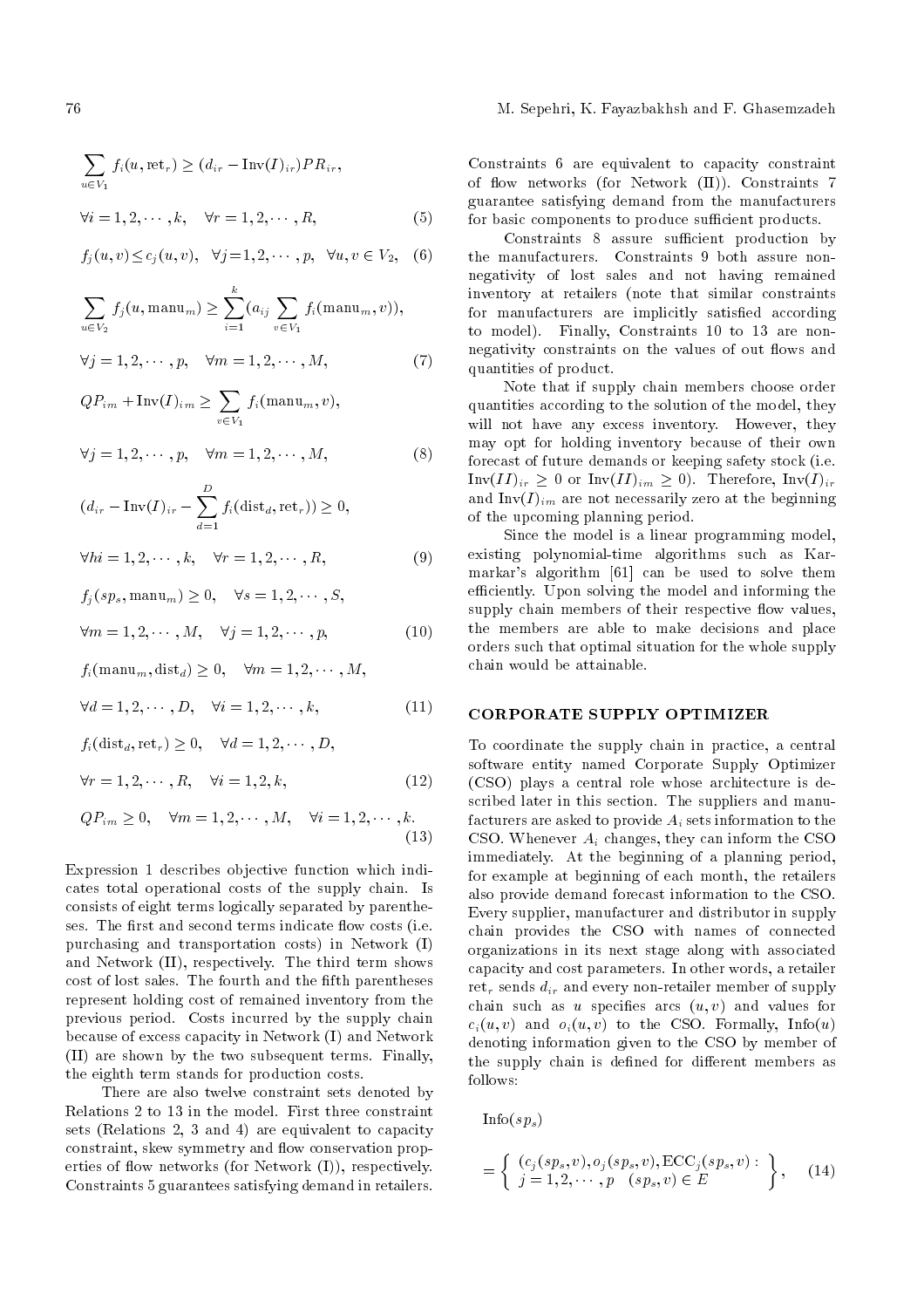$Info(manu_m)$ 

$$
= \left\{\begin{array}{l}\n(c_i(\text{manu}_m, v), o_i(\text{manu}_m, v), \\
\text{ECC}_i(\text{manu}_m, v), \\
\text{Inv}(I)_{im}, H_{im}, UC_{im}): i = 1, 2, \cdots, k, \\
(\text{manu}_m, v) \in E,\n\end{array}\right\},\n\tag{15}
$$

 $Info(dist_d)$ 

$$
= \left\{\n \begin{array}{l}\n (c_i(\text{dist}_d, v), o_i(\text{dist}_d, v)) \\
 ECC_i(\text{dist}_d, v)) : i = 1, 2, \cdots, k, \\
 (\text{dist}_d, v) \in E,\n \end{array}\n \right\},
$$
\n(16)

Info(ret<sub>r</sub>)

$$
= \{ (d_{ir}, \text{Inv}(I)_{ir}, H_{ir}, LS_{ir}) : i = 1, 2, \cdots, k \}.
$$
 (17)

Note that providing the CSO with information according to the above four sets is the most cooperative case. In minimum, only  $c(u, v)$ ,  $o(u, v)$  and  $d_{ir}$  would be sufficient to form the optimization model [62]. In the latter case, unknown parameters may be forecast based on previous periods' information. In the worst case in which no information is available these parameters and members do not want to announce them cooperatively, corresponding terms may be omitted from objective functions and constraints which results in a less actual but still quite helpful model.

Priority parameter  $PR_{ir}$  which is set by the CSO, reflects cooperative records of a member (the greater value means a more cooperative behavior). Cooperation is the degree to which a supply chain member abides by the order quantities declared by the CSO. This parameter might take initial value of one. If there is not any feasible solution for the model because of limited flow capacity, the CSO could reduce priority parameters for members with less cooperative records. As a result, tendency to become selfish, and act in a locally-optimum fashion, would be deterred over time.

Using gathered information, the CSO is then able to construct and solve the optimization model and send the flows' values to the corresponding supply chain members. These orders are placed to assure the entire supply chain operations with minimum feasible costs and satisfying customer demand. Necessary decision information provided by the CSO for manufacturer manu<sub>m</sub>, distributor dist<sub>d</sub> and ret<sub>r</sub> retailer are denoted by Expressions 18, 19 and 20:

Decision  $-\ln f$ fo(manu<sub>m</sub>, u, j)

$$
= \left\{ \begin{array}{l} (f_j(u, \text{manu}_m), QP_{im}) : \\ (u, \text{manu}_m) \in E; \\ i = 1, 2, \cdots, k, \ m = 1, 2, \cdots, M \end{array} \right\},
$$
(18)

Decision  $-\ln f$ <sup>o</sup>(dist<sub>d</sub>, u, i)

$$
= \{f_i(u, \text{dist}_d) : (u, \text{dist}_d) \in E\},\tag{19}
$$

Decision  $-\ln f$ fo(ret<sub>r</sub>, u, i)

$$
= \{f_i(u, \text{ret}_r) : (u, \text{ret}_r) \in E\}.
$$
\n
$$
(20)
$$

# AN APPLICATION

Iran Khodro is the oldest and the largest vehicle manufacturing company in Iran. Having an average share of 65 percent of domestic vehicle production market, Iran Khodro produced 550,000 vehicles in year 2008 (http://www.ikco.com/default.aspx). In the past, the company used hundreds of independent domestic and international suppliers for delivering parts and sub-assemblies to its multiple production lines. Frustrated by long delivery delays, uncoordinated and non-cooperative suppliers and local sub-optimized decisions by each supplier, the company moved towards developing a coordinated and empowered supply chain.

In 1993, Iran Khodro helped establishing SAPCO (Supplying Automotive Parts Company), a member of Iran Khodro Industrial Group with a mission of \the localization of automotive parts and development of Iran Khodro part supply chain". Its premier staff was a group of Iran Khodro employees who worked in Supply Chain department and helped establish the new company with a planned supply chain operation for the mother company (www.sapco.com).

A paradigm shift has occurred in Iran Khodro's Supply Chain operation, matching with a Just-in-time mentality learned from the Japanese counterparts [63]. SAPCO moved from a traditional adversarial competition among the suppliers towards a measured development of a supplier network in which various members are coordinated by the ultimate stakeholder, namely Iran Khodro. Although SAPCO is a Strategic Business Unit (SBU), it acts a corporate supply coordinator arm of Iran Khodro industrial group.

The problem in this paper is motivated and de fined based on the type of actual operations in SAPCO, which manages the requirements of Iran Khodro for coordination of its supply chain. The members in various stages, though are independent and wish the highest throughputs with lowest costs locally, act in a coordinated fashion for the lowest overall costs of the supply chain. As in JIT paradigm, a one period planning horizon is used, as inventory or back-order are highly undesirable. The problem is formulated exactly with multiple customers, multiple stages and multiple products under stable and deterministic capacity and demand.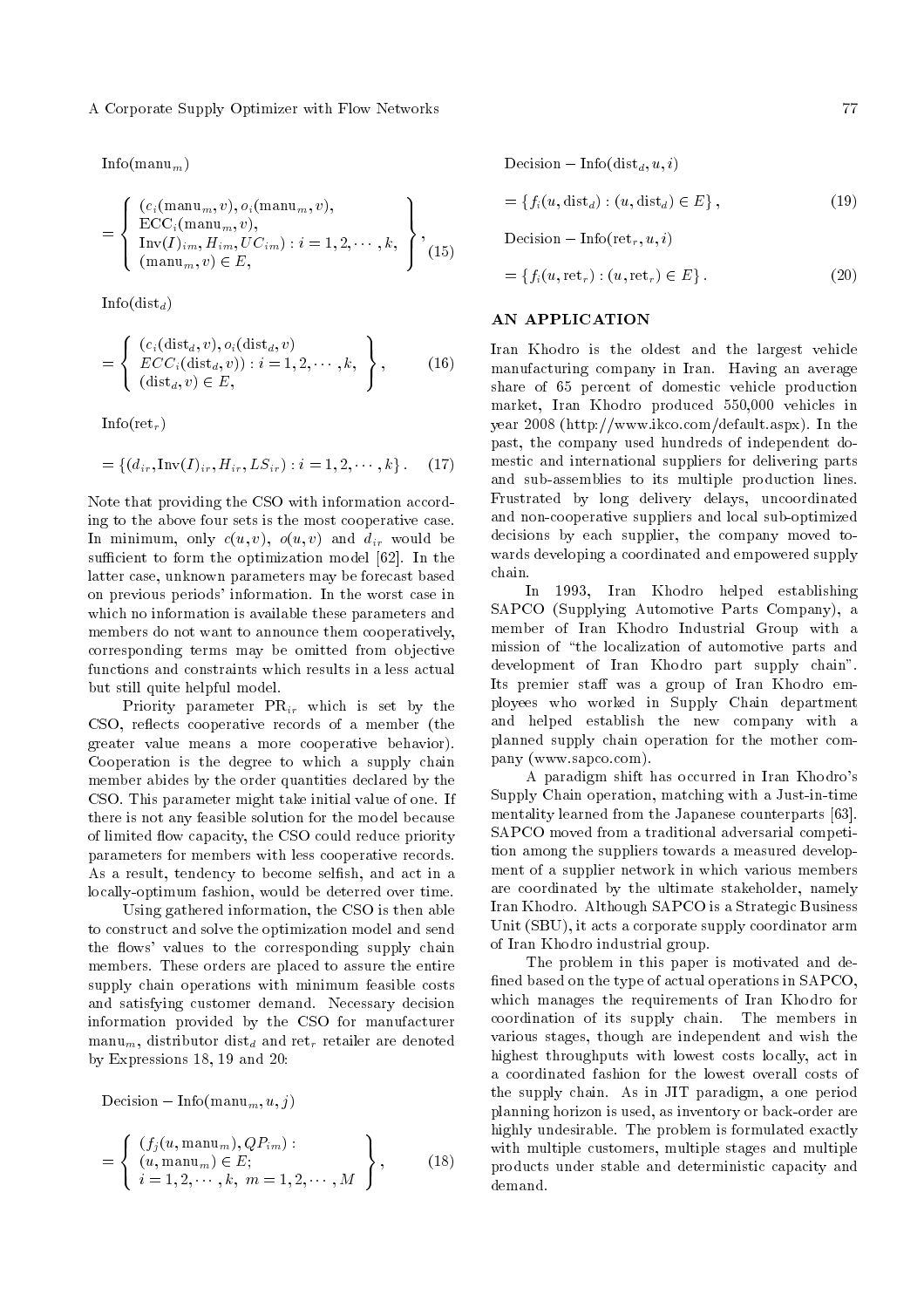An initial version of the CSO was implemented at SAPCO in 2008, which was received well by the company and the suppliers. It allowed the company to obtain an initial optimum solution and various whatif simulation results for follow-up supply negotiation within the supply chain. A modified version of the system with expanded input-output designs is to be implemented in a near future, and is expected to be eventually integrated with the existing information systems. The above framework is not limited to Iran Khodro and Iran alone, but is the current norm in a widespread range of industries in Iran and in the World.

# EVALUATION

In this section, sample computations have been provided to demonstrate the solution in depth. Furthermore, simulation results show how the solution would be useful in different situations.

### Sample Computations

This section provides a numerical example to illustrate the mechanism. Consider a supply chain with two suppliers, three manufacturers, three distributors and four retailers. In this example, two types of products are manufactured from three types of basic components such that  $A_1 = \{11, 4, 19\}$  and  $A_2 = \{5, 6, 12\}.$ 

All of the illustrative computations in this section are based on this example. Finally all priority factors are considered having value one. Tables 1 to 4 represent the supply chain parameters with regard to flow network description of a sample supply chain described before.

Using ILOG CPLEX 11.0 standard mathematical programming solver, the results appear in Tables 5, 6 and 7.

The minimized total cost equals 46295.63. Note that in this example there is no lost sale. This fact

| Network $(I)$ |            |                |            |            |                              |                        |
|---------------|------------|----------------|------------|------------|------------------------------|------------------------|
| Arc           | $c_1(u,v)$ | $c_2(u,v)$     | $o_1(u,v)$ | $o_2(u,v)$ | $\operatorname{ECC}_1(u, v)$ | $\mathrm{ECC}_2(u, v)$ |
| (m1,d1)       | $13\,$     | 18             | 15         | 14         | 3                            | 3                      |
| (m1, d3)      | 12         | 10             | 24         | 15         | $\mathbf{1}$                 | $\mathbf{1}$           |
| (m2, d1)      | 16         | 15             | 16         | 19         | $\overline{2}$               | $\sqrt{3}$             |
| (m2, d3)      | 19         | 13             | 35         | 10         | $\mathbf{1}$                 | $\overline{2}$         |
| (m3, d1)      | $12\,$     | 16             | 24         | 13         | 3                            | 6                      |
| (m3,d3)       | 13         | 8              | 26         | 12         | $\overline{4}$               | $\mathbf{1}$           |
| (d1, r1)      | 17         | 15             | 37         | 11         | $\overline{2}$               | $\overline{5}$         |
| (d1, r2)      | 15         | 19             | 46         | 14         | $\bf{1}$                     | 3                      |
| (d1, r3)      | 14         | 27             | 14         | 10         | $\overline{5}$               | $\overline{2}$         |
| (d2, r1)      | $16\,$     | 22             | 18         | 10         | $\mathbf{1}$                 | $\overline{4}$         |
| (d2, r2)      | 15         | $\overline{7}$ | 33         | 9          | $\overline{4}$               | $\mathbf{1}$           |
| (d3, r2)      | 16         | $13\,$         | 36         | 17         | 3                            | $\overline{5}$         |
| (d3, r3)      | 14         | 21             | 27         | 9          | $\overline{2}$               | $\mathbf{1}$           |
| (d3, r4)      | 17         | 22             | 46         | $23\,$     | $\overline{2}$               | 3                      |

Table 1. Network (I) specifications.

| Network (II)   |            |            |            |            |                |            |                                    |                       |                       |
|----------------|------------|------------|------------|------------|----------------|------------|------------------------------------|-----------------------|-----------------------|
| Arc            | $c_1(u,v)$ | $c_2(u,v)$ | $c_3(u,v)$ | $o_1(u,v)$ | $ o_2(u,v) $   | $o_3(u,v)$ | $\vert\text{ECC}_1(u,v)\vert\vert$ | $\mathrm{ECC}_2(u,v)$ | $\mathrm{ECC}_3(u,v)$ |
| (s1, m1)       | 193        | 190        | 420        | 10         |                | 15         | 2                                  |                       |                       |
| (s1, m2)       | 257        | 210        | 530        | 11         | $\overline{5}$ | 11         | 3                                  | $\mathcal{D}$         |                       |
| (s2,m1)        | 264        | 348        | 370        | 10         | 9              | 10         |                                    |                       | 4                     |
| (s2, m2)       | 339        | 144        | 445        | 8          | 8              | 14         | $\overline{2}$                     | $\overline{2}$        |                       |
| $^{+}(s2, m3)$ | 490        | 370        | 465        |            | 9              | 10         |                                    |                       |                       |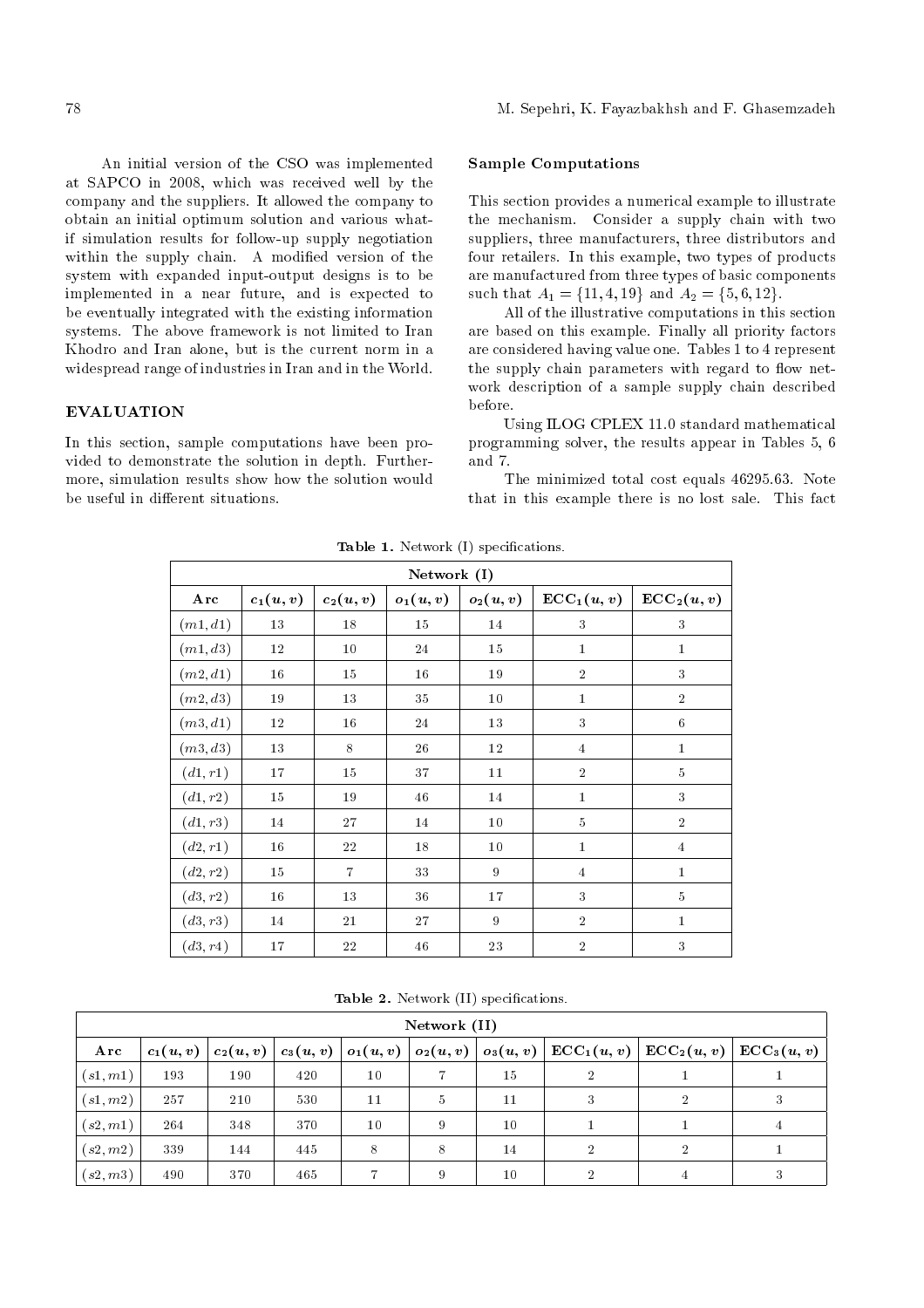| $d_{11}$ | 12 | $LS_{11}$ | 22 | $\mathrm{In}\nu(I)_{11}$ | 5              | $H_{11}$ | 7  |
|----------|----|-----------|----|--------------------------|----------------|----------|----|
| $d_{12}$ | 18 | $LS_{12}$ | 9  | $\mathrm{In}\nu(I)_{12}$ | 0              | $H_{12}$ | 8  |
| $d_{13}$ | 22 | $LS_{13}$ | 15 | $\text{In}\nu(I)_{13}$   | 3              | $H_{13}$ | 8  |
| $d_{14}$ | 17 | $LS_{14}$ | 17 | $\text{In}\nu(I)_{14}$   | $\overline{2}$ | $H_{14}$ | 10 |
| $d_{21}$ | 14 | $LS_{21}$ | 14 | $\mathrm{In}\nu(I)_{21}$ | 0              | $H_{21}$ | 15 |
| $d_{22}$ | 15 | $LS_{22}$ | 11 | $\text{In}\nu(I)_{22}$   | 0              | $H_{22}$ | 12 |
| $d_{23}$ | 26 | $LS_{23}$ | 16 | $\mathrm{In}\nu(I)_{23}$ | 6              | $H_{23}$ | 13 |
| $d_{24}$ | 19 | $LS_{24}$ | 13 | $\text{In}\nu(I)_{24}$   | 0              | $H_{24}$ | 17 |

Table 3. Retailers' parameters.

Table 4. Manufacturers' parameters.

| $\mathrm{In}\nu(I)_{11}$ | 0              | $H_{11}$ | 10 | $UC_{11}$ | 10 |
|--------------------------|----------------|----------|----|-----------|----|
| $\mathrm{In}\nu(I)_{12}$ | $\overline{2}$ | $H_{12}$ | 12 | $UC_{12}$ | 12 |
| $\text{In}\nu(I)_{13}$   | 1              | $H_{13}$ | 8  | $UC_{13}$ | 8  |
| $\text{In}\nu(I)_{21}$   | 1              | $H_{21}$ | 13 | $UC_{21}$ | 13 |
| $\text{In}\nu(I)_{22}$   | 3              | $H_{22}$ | 16 | $UC_{22}$ | 16 |
| $\text{In}\nu(I)_{23}$   | 0              | $H_{23}$ | 17 | $UC_{23}$ | 17 |

Table 5. Network (I) flow values.

| Arc      | $f_1(u,v)$     | $f_2(u,v)$ |
|----------|----------------|------------|
| (m1,d1)  | 13             | 18         |
| (m1, d3) | 0.4            | 5.4        |
| (m2, d2) | 16             | 15         |
| (m2, d3) | 17.6           | 13         |
| (m3,d1)  | $\mathbf{1}$   | 16         |
| (m3, d3) | 13             | 0.6        |
| (d1, r1) | $\overline{0}$ | 6          |
| (d1, r2) | 0              | 8          |
| (d1,r3)  | 14             | $_{20}$    |
| (d2, r1) | 7              | 8          |
| (d2, r2) | 9              | 7          |
| (d3, r2) | 9              | 0          |
| (d3, r3) | 6              | 0          |
| (d3, r4) | 16             | 19         |

|  | Table 6. Network (II) flow values |  |  |  |
|--|-----------------------------------|--|--|--|
|--|-----------------------------------|--|--|--|

| Arc      | $f_1(u,v)$ | $f_2(u,v)$ | $f_3(u,v)$ |
|----------|------------|------------|------------|
| (s1, m1) | 193        | 190        | 165        |
| (s1, m2) | 171        | 210        | 530        |
| (s2,m1)  | 71.1       |            | 370        |
| (s2, m2) | 339        | 92.5       | 445        |
| (s2, m3) | 236.9      | 155.5      | 465        |

Table 7. Quantity of products.

| $QP_{11}$ | 13.7 |
|-----------|------|
| $QP_{12}$ | 31.6 |
| $QP_{13}$ | 13   |
| $QP_{21}$ | 22.4 |
| $QP_{22}$ | 25   |
| $QP_{23}$ | 16.9 |

makes sense because the networks' capacities are set such that the supply chain is capable of fulfilling all the customer demands. Moreover, there is no remained inventory after the planning period (i.e.  $Inv(II)_{ir}$  and  $Inv(II)_{im}$  have become zero).

In the lack of sufficient capacity, lost sale plays a role in total costs. In the aforementioned example if  $c_3(s_2,m_2) = 0$ , solution of the model results in 78.2 lost sale cost.

## **RESULTS**

To evaluate the solution the locally optimum behavior by the members is considered as a comparison benchmark to determine usefulness of the proposed mechanism (see Appendix). Consider performance ratio as an indicator for this purpose:

Performance Ratio = 
$$
\frac{\text{Total Cost without SCO}}{\text{Total Cost with SCO}}.
$$
 (21)

First we want to determine how performance ratio is dependant to variety of flows in the supply chain.  $k + p$  is a metric to represent variety of flows in the supply chain. Simulated supply chain contains 70 suppliers, 10 manufacturers, 20 distributors and 50 retailers. Values for  $k$  and  $p$  are set randomly such that  $k < p$  and their summation equals the intended value. during simulation. Figure 1 depicts simulation results from ILOG CPLEX 11.0 standard mathematical programming solver.

The average value for performance ratio is 1.354 or 26.14% reduction in total costs.

In order to determine effectiveness of the mechanism in different sizes of the supply chain, the problem is simulated considering a supply chain providing 20 different products from 150 various components. Network size can be expressed as the total number of supply chain members:

$$
Network Size = S + M + D + R. \tag{22}
$$

During the simulation random values for number of members are set such that  $D \geq M$ ,  $R \geq D$  and  $S \geq M$ . Figure 2 illustrates how performance ratio varies with network size.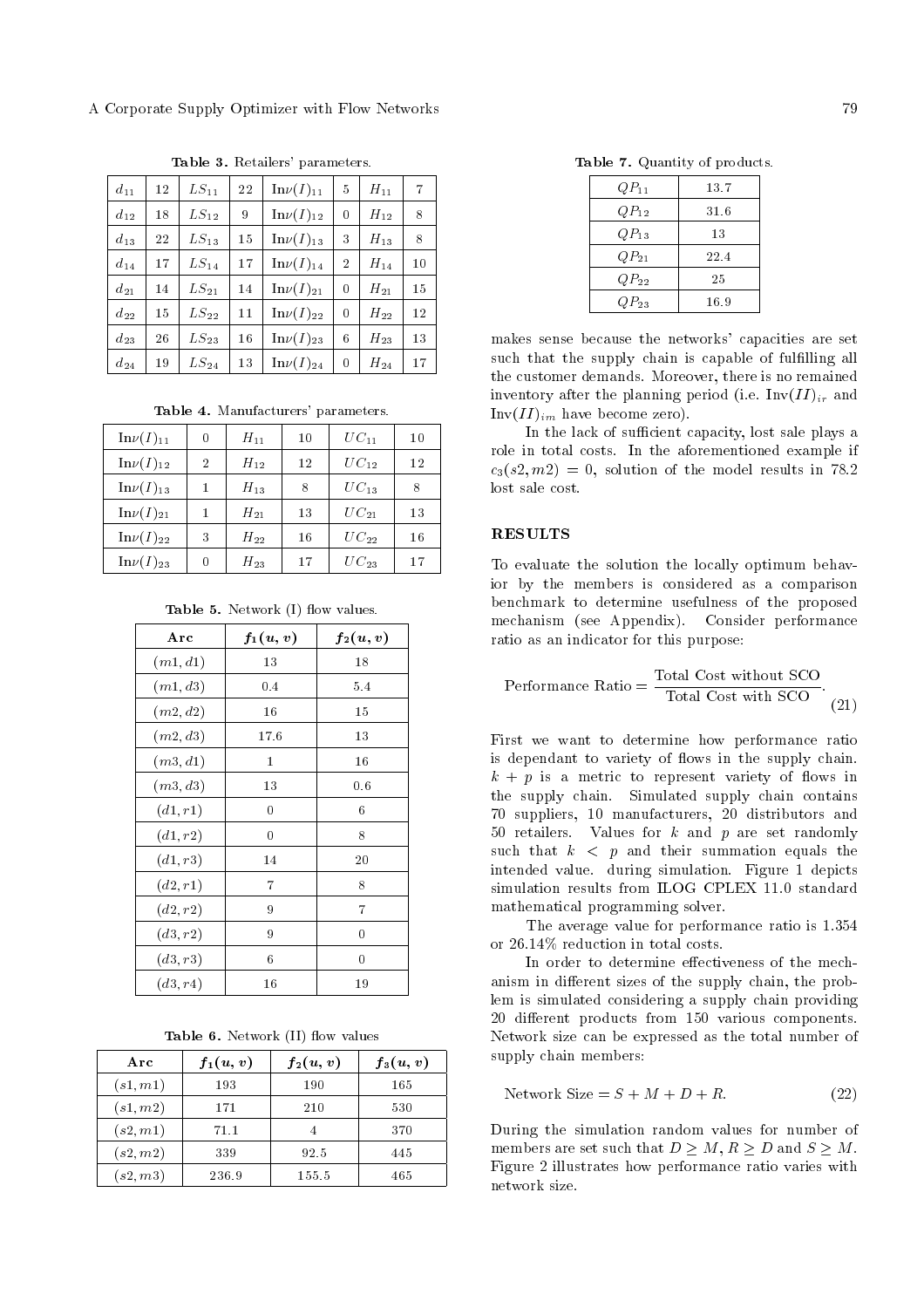

Figure 1. Dependency of performance ratio to the variety of flows.



Figure 2. Dependency of performance ratio to the network size.

Considering the average value for performance ratio is 1.358, it can be concluded that network size does not affect the performance ratio.

Finally, we want to investigate how the ratio (percentage) of misbehaving members which do not behave in a locally optimum style affect the performance ratio. Consider a supply chain with 70 suppliers, 10 manufacturers, 20 distributers and 50 retailers in which 20 different products from 150 various components flow. Note that the number of misbehaving members in each stage of the supply chain is appropriate to relative number of the stage's members comparing with the whole number of supply chain members. Figure 3 depicts the effect of the percentage of misbehaving members, i.e.  $P_{\text{Misbehaving}}$ , on the performance ratio.

According to simulation results, performance ratio deteriorates when the percentage of misbehaving members increase. With  $P_{\text{Misbehaving}} = 10\%$  the performance ratio is 1.23. When  $P_{\rm Misbehaving} = 30\%$  the performance ratio falls to 1.07. A stable performance



Figure 3. Dependency of performance ratio to the percentage of misbehaving members.

ratio about 1.03 is observed when  $P_{\text{Misbehaving}} \geq 40\%$ . Thus, higher percentage of misbehaving members leads to lower effectiveness of the proposed solution.

According to the aforementioned simulation results, the proposed solution responds efficiently in different situations. The CSO could be implemented using practical IT-based architectures to be exploited in real circumstances.

## **CONCLUSION**

This paper proposes a software-based coordination mechanism for a multi-stage and multi-product supply chain. Each type of product is produced from a set of basic components or raw materials. The supply chain is modeled as a flow network considering operation capacities and costs for all members of the supply chain. By developing and solving a set of linear programming models, members are able to make decisions which result in overall minimum cost for the entire supply chain. Existing literature, assuming a limited number of members in the supply chain and only a single product, did not reflect the real world supply chains.

To achieve the above goal, a central entity named Corporate Supply Optimizer (CSO) receives information about relationships, capacities, costs and some operational parameters from members of the supply chain at the beginning of the planning period. The CSO then forms and solves a linear programming model and sends optimal order quantities to the members.

It is possible that supply chain members may place orders and get products (or components) more than specified optimum flow values determined by the CSO so that they hold inventory at the end of the planning period. Maintaining safety stock or forecasting capacity deterioration can explain such behavior. At all events, the CSO gets the information about the behavior of the members (directly from themselves or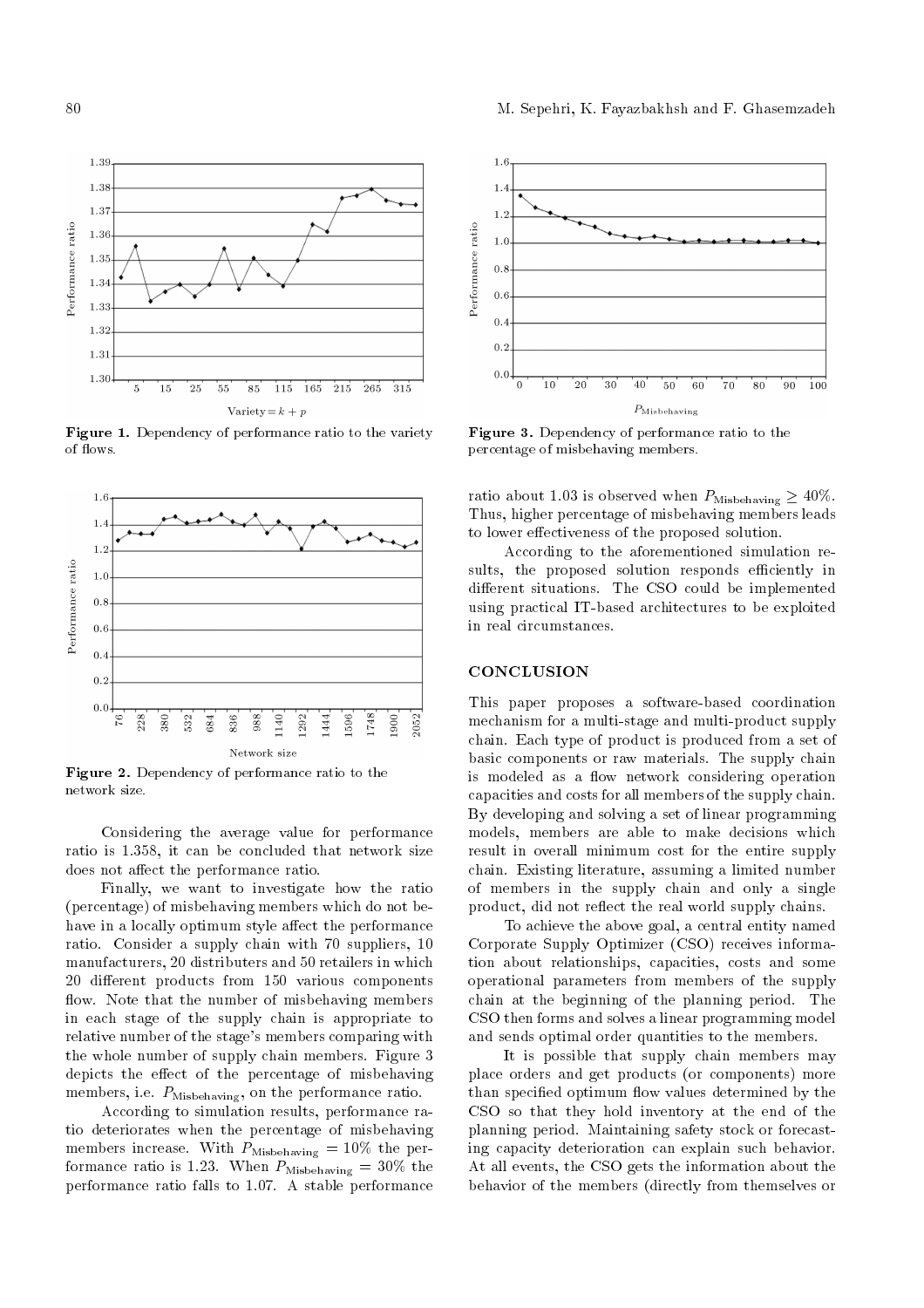indirectly inferred from the whole supply chain received information) and might punish selfish members (i.e. members that tend to act based on their locallyoptimum preference rather than the solution provided by the CSO), with reduction of their order fulfillment priority factor in the upcoming periods.

Further research can focus on several issues. Developing an exact reputation mechanism to detect non-cooperative members and consequently exact determination of priority factor in the model, exploration of multi-period problem, extending the functionality of the CSO in areas such that strategic planning, investigating stochastic models are proposed as future works.

#### REFERENCES

- 1. Campbell, A., Devine, M. and Young, D., A Sense of Mission, FT/Pitman Publishing (1993).
- 2. Lynch, R., Corporate Strategy, 4th Ed., Prentice Hall (2006).
- 3. Young, D. and Sutcliffe, B. "Value gaps-who is right? -The raiders, the market or the managers?", Long Range Planning, 23(4), pp. 20-34 (1990).
- 4. Goold, M. and Campbell, A., Strategies and Styles, Blackwell, Oxford (1987).
- 5. Goold, M. and Quinn, J.J., Strategic Control, FT/Pitman Publishing (1993).
- 6. Li, X. and Wang, Q. \Coordination mechanism of supply chain systems", European Journal of Operational *Research*,  $179(1)$ , pp. 1-16 (2007).
- 7. Fugate, B., Sahin, F. and Mentzer, J.T. "supply chain management coordination mechanisms", Journal of Business Logistics, 27(2), pp. 129-162 (2006).
- 8. Chopra, S. and Meindl, P., Supply Chain Management: Strategy, Planning and Operations, United States: Prentice-Hall (2003).
- 9. Cachon, G.P. and Lariviere, M. "Supply chain coordination with revenue-sharing contracts: Strengths and limitations", Management Science, 51(1), pp. 30-44 (2005).
- 10. Shin, H. and Benton, W.C. "A quantity discount approach to supply chain coordination", European Journal of Operational Research, 80(2), pp. 601-616 (2007).
- 11. Liu, Y., Zhang, Y. and Zhao, Z. \The survey on supply chain coordination with contracts", Proceedings of 7th ACM International Conference on Electronic Commerce, pp. 807-809 (2005).
- 12. Cachon., G.P. "Supply chain coordination with contracts", Handbooks in Operations Research and Management Science: Supply Chain Management: Design, Coordination and Operation, S. Graves and T. deKok, Eds., in 1st Ed., Elsevier Publishing Company (2003).
- 13. Lee, H.L. and Whang, S. \Information sharing in a supply chain", International Journal of Manufacturing  $Technology and Management, 1(1), pp. 79-93 (2000).$
- 14. Lee, H.L., So, K.C. and Tang, C.S. "The value of information sharing in a two-level supply chain", Management Science, 46(5), pp. 626-643 (2000).
- 15. Cachon, G.P. and Fisher, M. "Supply chain inventory management and the value of shared information", Management Science, 46(8), pp. 1032-1048 (2000).
- 16. Lee, H.L., Padmanabhan, V. and Whang, S. \Information distortion in a supply chain: the bullwhip effect", Management Science, 3(4), pp. 546-558 (1997).
- 17. Metters, R. "Quantifying the bullwhip effect in supply chains", Journal of Operations Management, 15(2), pp. 89-100 (1997).
- 18. Kelle, P. and Akbulut, A. \The role of ERP tools in supply chain information sharing, cooperation and cost optimization", International Journal of Production Economics,  $93-94(1)$ , pp. 41-52 (2005).
- 19. Grieger, M. \Electronic marketplaces: a literature review and call for SCM research", European Journal of Operational Research, 144(2), pp. 280-294 (2003).
- 20. Eng.,  $TX$ . "The role of e-marketplaces in supply chain management", Industrial Marketing Management,  $33(2)$ , pp. 97-105 (2004).
- 21. Bourland, K.E., Powell, S.G. and Pyke, D.F. "Exploiting timely demand information to reduce inventories", European Journal of Operational Research, 92(2), pp. 239-253 (1996).
- 22. Singh, R., Salam, A.F. and Iyer, L. "Agents in e-supply chains", Communications of the ACM, 48, pp. 109-115 (2005).
- 23. Sahin, F. and E. Robinson, P. \Flow coordination and information sharing in supply chains: Review, implications, and directions for future research", Decision Sciences, **33**(4), pp. 505-536 (2002).
- 24. Li, L. \Information sharing in a supply chain with horizontal competition", Management Science, 48(9), pp. 1196-1212 (2002).
- 25. Fox, M.S., Chionglo, J.F. and Barbuceanu, M. \The integrated supply chain management system", Internal Report, Department of Industrial Engineering, University of Toronto (1993).
- 26. Fox, M.S., Barbuceanu, M. and Teigen, R. "Agentoriented supply-chain management", International Journal of Flexible Manufacturing Systems,  $12(2-3)$ , pp. 165-188 (2000).
- 27. Dudek, G. and Stadtler, H. "Negotiation-based collaborative planning between supply chain partners", European Journal of Operational Research, 163(3), pp. 668-687 (2005).
- 28. Chen, Y., Peng, Y., Finin, T., Labrou, Y. and Cost, S. "A negotiation-based multi-agent system for supply chain management", Proceedings of the AAAI Workshop on Artificial Intelligence for Electronic Commerce (1999).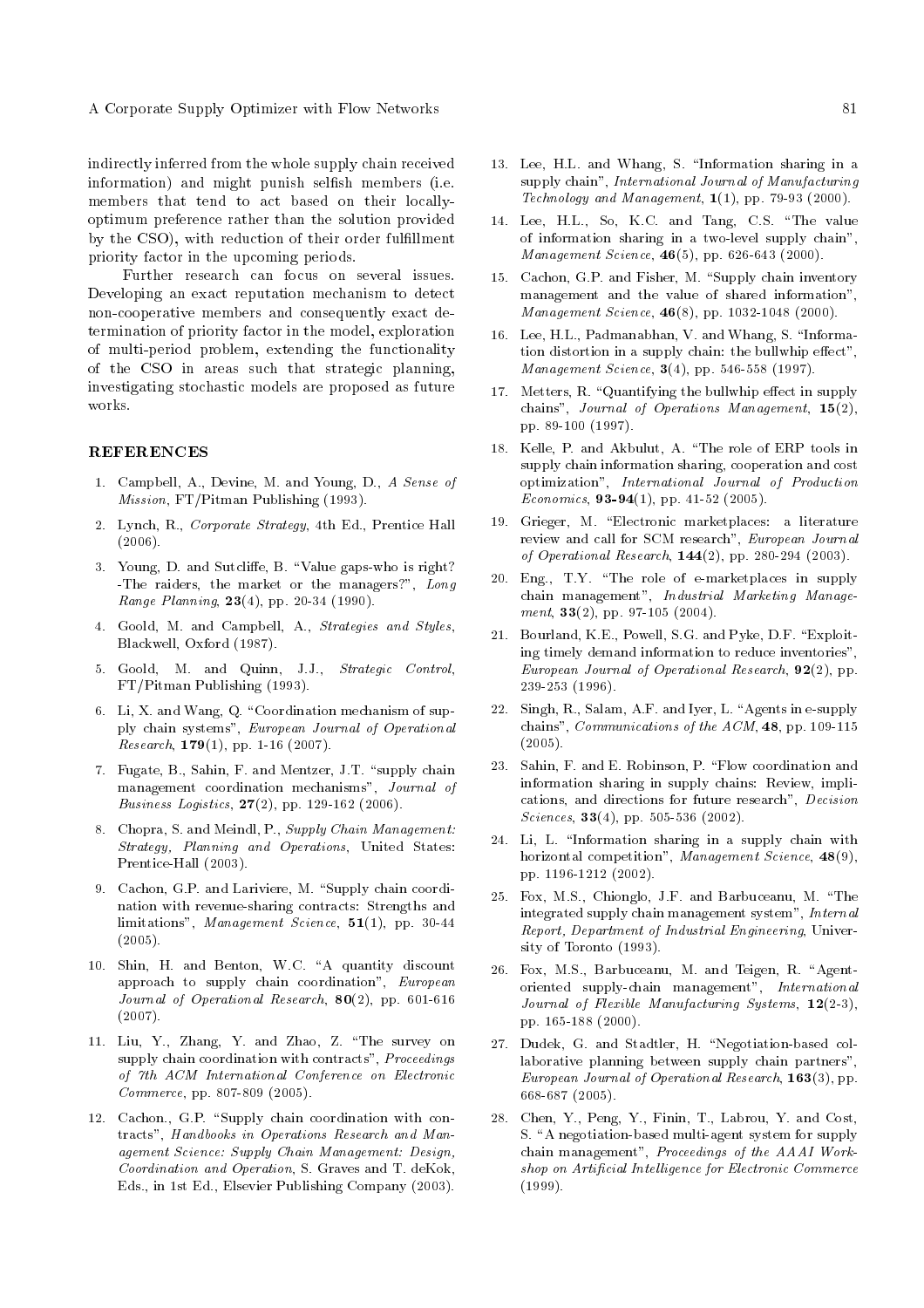- 82 M. Sepehri, K. Fayazbakhsh and F. Ghasemzadeh
- 29. Fazel Zarandi, M.H., Moattar Hosein, S.M., Bastani, S. and Mohebi, A. "A fuzzy intelligent information agent architecture for supply chains", Scientia Iranica, 15(5), pp. 623-636 (2008).
- 30. Ding, D. and Chen, J. \Coordinating a three level supply chain with flexible return policy",  $Omega$ , 36(5), pp. 865-876 (2008).
- 31. Fink, A. "Supply chain coordination by means of automated negotiations", Proceedings of the 37th Hawaii International Conference on System Sciences (2004).
- 32. Silver, E.A., Pyke, D.F. and Peterson, R., Inventory Management and Production Planning and Scheduling, 3rd Ed., Wiley (1998).
- 33. Dogan, K. and Goetschalckx, M. "A primal decomposition method for the integrated design of multi-period production-distribution systems", IIE Transactions, 31, pp. 1027-1036 (1999).
- 34. Sarmiento, A.M. and Nagi, R. "A review of integrated analysis of production-distribution systems", IIE Transactions, 31, pp. 1061-1074 (1999).
- 35. Dhaenens-Flipo, C. and Finke, G. "An integrated model for an industrial production-distribution problem", IIE Transactions, 33, pp. 705-715 (2001).
- 36. Boudiaa, M. and Prins, C. "A memetic algorithm with dynamic population management for an integrated production-distribution problem", European Journal of Operational Research, 195(3), pp. 703-715 (2007).
- 37. Zipkin, P.H., Foundations of Inventory Management, 1st Ed., McGraw-Hill/Irwin (2000).
- 38. Chen, Z. \Integrated production and distribution operations: taxonomy, models, and review", Handbook of Quantitative Supply Chain Analysis: Modeling in the E-Business Era, Chapter 17, D. Simchi-Levi, S.D. Wu, Eds. (2004)
- 39. Chopra, S. "Designing the delivery network for a supply chain", Transportation Research, Part E,  $39(2)$ , pp. 123-140 (2003).
- 40. Tsiakis, P. and Papageorgiou, L.G. \Optimal production allocation and distribution supply chain networks", International Journal of Production Economics,  $111(2)$ , pp. 468-483 (2008).
- 41. Amiri, A. "Designing a distribution network in a supply chain system: Formulation and efficient solution procedure", European Journal of Operational  $Research, 171(2), pp. 567-576 (2006).$
- 42. Daskin, M.S., Network and Discrete Location, New York, John Wiley and Sons (1995).
- 43. Langevin, A. and Riopel, D., Logistics Systems: Design and Optimization, 1st Ed., Springer (2005).
- 44. Meloa, M.T., Nickela, S. and Da Gama, F.S. "Dynamic multi-commodity capacitated facility location: a mathematical modeling framework for strategic supply chain planning", Computers and Operations Research,  $33(1)$ , pp. 181-208 (2006).
- 45. Tayur, S., Ganeshan, R. and Magazine, M., Quantitative Models for Supply Chain Management, 1st Ed., Springer (1998).
- 46. Gomes da Silva, C., Figueira, B., Lisboa, J. and Barman, S. "An interactive decision support system for an aggregate production planning model based on multiple criteria mixed integer linear programming", Omega, 34(2), pp. 167-177 (2004).
- 47. Jayaraman, J. and Pirkul, H. \Planning and coordination of production and distribution facilities for multiple commodities", European Journal of Operational Research,  $133(2)$ , pp. 394-408 (2001).
- 48. Collis, D. and Montgomery, C., Corporate Strategy, John Wiley (2004).
- 49. Goold, M., Campbell, A. and Alexander, M., Corporate-Level Strategy: Creating Value in the Multibusiness Company, New York, Wiley (1994).
- 50. De Wit, B. and Meyer, R., Strategy, Process, Content, Context, an International Perspective, 3rd Ed., Thomson Publishing, London (2004).
- 51. Goold, M., Campbell, A. and Alexander, M. "Corporate strategy and parenting theory- briefcase", Long Range Planning, 31(2), pp. 308-314 (1998).
- 52. Proff. H. "Using consistent corporate strategies to maximize value addition by the parent organization of diversied company", International Journal of Learning and Intellectual Capital,  $3(2)$ , pp. 178-194 (2006).
- 53. Baraldi, E., "Strategy in industrial networks: Experiences from IKEA", California Management Review, 50(4), pp. 145-149 (2008).
- 54. Lorenzoni, G. and Baden-Fuller, C. "Creating a strategic center to manage a web of partners",  $California$ Management Review, 37(3), pp. 146-163 (1995).
- 55. Koka, B.R. and Prescott, J.E. "Strategic alliances as social capital: A multidimensional view", Strategic Management Journal, 23(9), pp. 795-806 (2002).
- 56. Powell, W.W., "Hybrid organizational arrangements: New form or transitional development?", California Management Review, 30(1), pp. 67-87 (1987).
- 57. Ahuja, R.K., Magnanti, T.L. and Orlin, J.B., Network Flows: Theory, Algorithms, and Applications, United States: Prentice Hall (1993).
- 58. Goldberg, A.V., Tardos, E. and Tarjan, R.E., Network Flow Algorithms, Paths, Flows, and VLSI-Layout, Springer-Verlag, pp. 101-164 (1990).
- 59. Awerbuch, B. and Leighton, T. "A simple localcontrol approximation algorithm for multi-commodity flow", Proceedings of the 34th Annual Symposium on Foundations of Computer Science (1993).
- 60. Garg, N. and Koenemann, J. \Faster and simpler algorithms for multicommodity flow and other fractional packing problems", 39th Annual Symposium on Foundations of Computer Science (1998).
- 61. Karmarkar, N. "A new polynomial time algorithm for linear programming", *Combinatorica*, 4(4), pp. 373-395 (1984).